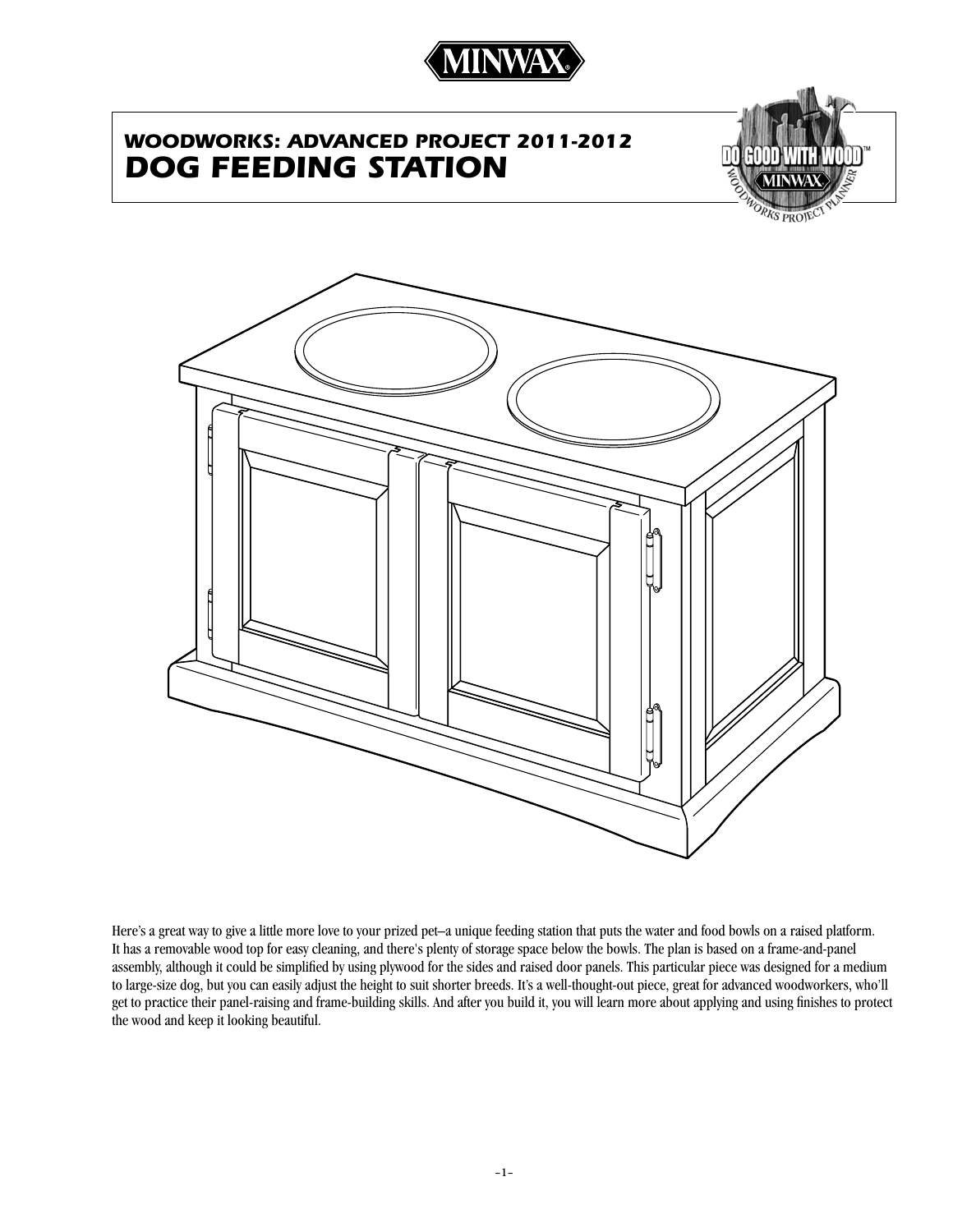## *tools required*

#### **Hand Tools**

- Pocket screw jig
- Sanding block
- Pipe or bar clamps
- Adjustable square

#### **Power Tools**

- Shaper or router table with tongue-andgroove cutter, 1/4" round-over cutter and 3/8" cove bit
- Biscuit joiner
- Table saw
- Miter saw
- Jigsaw
- Power drill with drill bits, Phillips-head screwdriver bit
- Orbital or finish sander

#### **Miscellaneous**

- Tape measure
- Pencil
- Wood glue
- Safety glasses
- 120-grit sanding belt
- 120-, 150- and 220-grit sandpaper
- Clean, lint-free cloths
- Respirator
- Gloves for finishing
- Mineral spirits, for cleanup of oil-based finishes
- Good quality, natural-bristle brush (for oil-based finishes)

## *SHOPPING LIST*

| <b>Recommended Wood: Pine</b> |  |
|-------------------------------|--|
|-------------------------------|--|

| <b>Alternate Wood: Oak</b> |                                 |             |  |  |  |  |
|----------------------------|---------------------------------|-------------|--|--|--|--|
| Part                       | <b>Material</b>                 | Quantity    |  |  |  |  |
| A through N                | $1' \times 10' \times 10'$ pine |             |  |  |  |  |
| $\Omega$                   | $1/4$ " fir plywood             | $1/2$ sheet |  |  |  |  |
| Pocket hole screws         | 1-1/4" coarse thread            | 6           |  |  |  |  |
| Pocket hole screws         | 1" coarse thread                | 8           |  |  |  |  |
| Wood screws                | #8 x 1-1/4" flathead            | 8           |  |  |  |  |
| Table top fasteners        |                                 | 4           |  |  |  |  |
| Door hinges                |                                 | 2 pair      |  |  |  |  |

## *cutting list*

| Overall Dimensions: 13" x 26-1/4" x 15-1/2" |                            |                |                                            |              |  |  |
|---------------------------------------------|----------------------------|----------------|--------------------------------------------|--------------|--|--|
| Part                                        | <b>Name</b>                | Qty            | Th. $x \mathbf{W} x L$                     | <b>Notes</b> |  |  |
| A                                           | Top                        | 1              | $3/4$ " x $13$ " x $26 - 1/4$ "            |              |  |  |
| B                                           | Side stiles—front          | 2              | $3/4$ " x 1-1/4" x 13-1/4"                 |              |  |  |
| $\mathbf C$                                 | Side stiles-back           | 2              | $3/4$ " x 2" x 13-1/4"                     |              |  |  |
| D                                           | Side rails—bottom          | 2              | $3/4$ " x 2" x 8-3/4"                      |              |  |  |
| E                                           | Side rails—top             | 2              | $3/4$ " x 1-1/4" x 8-3/4"                  |              |  |  |
| F                                           | Front stiles               | 2              | $3/4$ " x 2" x 13-1/4"                     |              |  |  |
| G                                           | Front rail-bottom          | 1              | $3/4$ " x 2" x 21-1/4"                     |              |  |  |
| H                                           | Front rail-top             | 1              | $3/4$ " x 1-1/4" x 21-1/4"                 |              |  |  |
| $\mathbf I$                                 | Side panels                | 2              | $1/2$ " x 8-5/8" x 10-3/4"                 |              |  |  |
| $\mathbf{J}$                                | Upper and lower back rails | $\overline{2}$ | $3/4$ " x 2" x 23-3/4"                     |              |  |  |
| K                                           | Cabinet bottom             | 1              | $1/4$ " x $11-3/4$ " x $25-1/4$ "          | plywood      |  |  |
| L                                           | Door stiles                | 4              | $3/4$ " x 1-1/2" x 10-1/2"                 |              |  |  |
| M                                           | Door rails                 | 4              | $3/4$ " x 1-1/2" x 8-9/16"                 |              |  |  |
| N                                           | Door panels                | 2              | $1/2$ " x 8-7/16" x 8-1/8"                 |              |  |  |
| $\mathbf 0$                                 | <b>Back</b>                | 1              | $1/4$ " x $13-1/2$ " x $24-1/2$ "          | plywood      |  |  |
| P                                           | Base moulding              | 3              | $3/4$ " x 2" x 34"<br>to make all 3 pieces |              |  |  |

## *WOOD FINISHING PRODUCTS*

#### **Recommended Finish**

Prep: Minwax® oil based Pre-Stain Wood Conditioner<br>Stain: Minwax® PolyShades® Natural Cherry Gloss Minwax<sup>®</sup> PolyShades® Natural Cherry Gloss Finish: Minwax® Helmsman® Spar Urethane – Gloss

#### **Alternate Finish**

Prep: Minwax® oil based Pre-Stain Wood Conditioner

Stain: Minwax® Gel Stain Brazilian Rosewood

Finish: Minwax® Helmsman® Spar Urethane – Semi-Gloss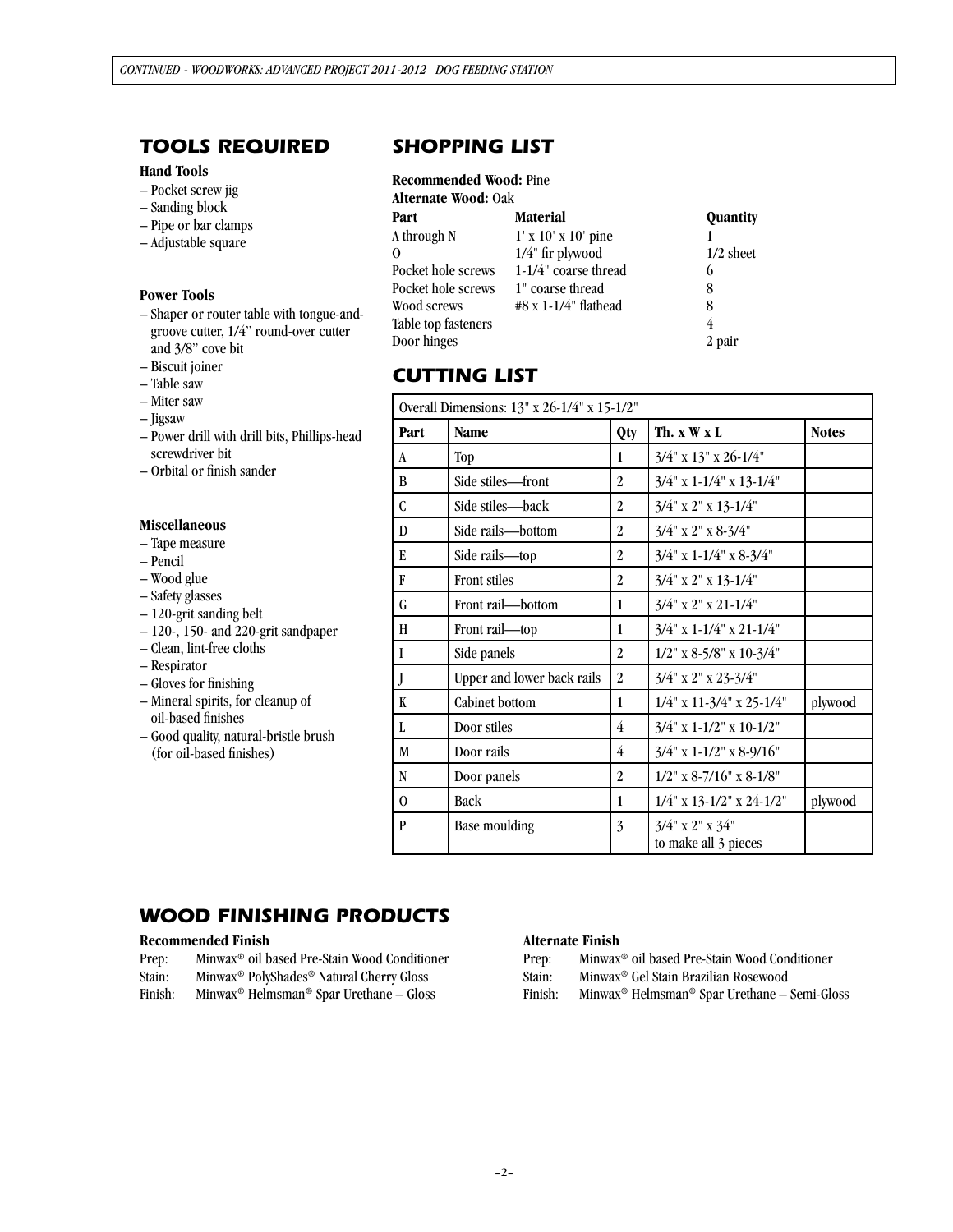## *Before you begin*

Good craftsmanship begins and ends with good work habits, so make the following steps part of your routine workshop practice. If you have any doubts or questions about how to proceed with a project, always discuss them with your shop instructor.

- Carefully and fully review plans and instructions before putting a tool to the project lumber.
- Work sensibly and safely. Wear safety goggles when doing work that creates flying chips and sawdust; wear the appropriate respirator whenever making sawdust or working with thinners or other solvents.
- At the end of every work session, clean up your shop area and put away all portable tools.

### *CUTTING AND ASSEMBLY PROCEDURE*

**1.** Glue up material as necessary to make top, A.

**2.** Measure the maximum diameter of the food bowls. The ones used here are 10". Then measure how wide the lip on top of the bowl is. Double that number and deduct it from the maximum diameter to determine the size hole needed for the bowls. In this case, the lip is  $3/8$ ", so the cutout for the holes is  $9-1/4$ "  $(10" - 3/4")$ .

*Woodworker's Tip: If you have a smaller dog, you can easily customize the feeder dimensions. For example, you can reduce the height to 8" by shortening parts B, C, F, I and O. Leave out the doors on the front, but don't close it in with a solid panel; it should be left open for cleaning. You can also reduce the cutouts for the bowls, if they're smaller than the ones in the plan.*

**3.** Rough cut all the frame pieces. Machine them to size.

**4.** Create rail and stile joints in side frame pieces, B, C, D, E. There are a variety of ways this can be done. In this case a tongue-andgroove router bit was used to create the groove in all eight pieces and the tongue on the end grain of the four rails. See Fig. 2.

**5.** Using a thickness planer, machine material for the side panels, I, to 1/2" thick. Cut them to size; the width of the panels is 1/8" less than the length of the rails to allow for seasonal changes. As a substitute, 1/4" plywood can be used to make a flat panel.

**6.** Machine the panel edges to make the raised panel. Remove enough material for the panel to fit into the grooves in the frame pieces. Sand the frame and panel pieces.

*Woodworker's Tip: It's best to finish the panel prior to gluing the frame and panel assembly together. See the finishing directions starting with Step 40.*

**7.** Glue the frame and panel together. Take the time to ensure that the assembly is perfectly flat and perfectly square. Because you're working with two different size stiles and two different size rails, be sure you glue the side frame assemblies as a left and a right.

**8.** Cut the front frame pieces, F, G, H to size. Using a pocket hole jig, bore two holes in each end of the 2" front rail, G, and one hole in each end of the 1-1/4" front rail, H.

**9.** Assemble the front frame using the 1-1/4" coarse thread pocket hole screws. Note that coarse thread screws are used for softwoods and man-made materials and fine thread are used for hardwoods. See Fig. 3.

**10.** Remove the side panels from the clamps. Measure the offset dimension of the tabletop fastener and add 1/16" to it. The result determines the location of the kerf to be cut in the top frame pieces to receive the fastener. In this case, the offset is 3/8", so the kerf is 7/16" from the top edge  $(3/8" + 1/16")$ .

**11.** Set the distance from the fence to the table saw blade to the measurement determined in the previous step. Cut the kerfs for the tabletop fastener. Be sure that the top of each frame is against the fence.

**12.** Lay out and cut two biscuit slots on the front edge of the side frames and the back side of the front frame stiles, F. The slots should be spaced 2" from each end.

**13.** Using the table saw or a router table, cut a 1/4"-wide x 3/8"- deep rabbet on the back edge of the two side frames to receive the cabinet back, O.

**14.** Dry assemble the side panels to the front frame. Measure from side panel to side panel to determine the length of the upper and lower back rails, J.

**15.** Glue the side panels to the front frame. Check that the sides are perfectly perpendicular to the front.

**16.** Machine the back rails to size. Drill two pocket holes in each end of each piece. Install them.

**17.** Machine the door frame, L, M, and door panel pieces, N, to size. Make the frame and panel doors the same way as the frame and panel sides.

**18.** Machine the base molding, P, to width and rough cut it to length.

**19.** Using the router table, apply a 1/4" round-over to the top corner of the base molding,

**20.** Miter one end of the front molding and one end of one side of the base molding, leaving each piece long.

**21.** Make two 3/4" spacer blocks. Position the spacers even with the top of the bottom rail of the front frame. See Fig. 4. Slide the front molding against it, and test the miters. Adjust the miter angle as needed until there is a perfect fit.

**22.** Clamp the front molding so it's positioned perfectly for one miter. Mark the other end even with the case and then cut the second miter.

**23.** Cut one end of the next side molding and fit it to the front molding. Adjust the miter angle on the side molding until the fit is perfect.

**24.** Position the two side moldings on the case and mark them even with the back. Cut them to finished length.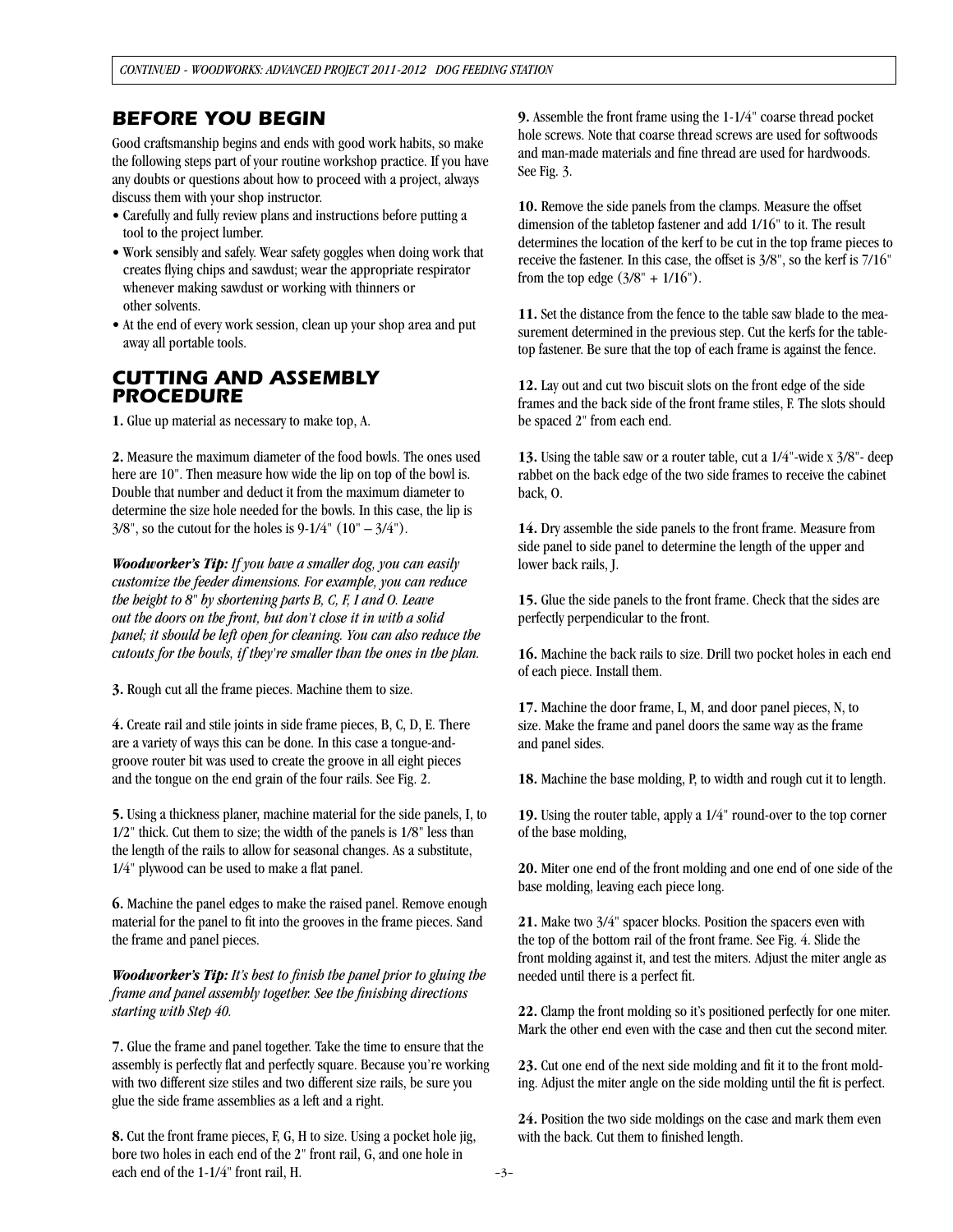**25**. Mark the curve on the bottom of the base moldings by measuring in 2" from each and 1/2" up in the center of the molding. Draw the curve by flexing a piece of hardboard against the layout marks and having another person trace the curve. See Fig. 5.

**26.** Cut the curves using a band saw or jigsaw. Sand the curves.

**27.** Glue and clamp molding in place. With all parts secure and properly positioned, drive screws from the inside of the case.

**28.** Sand the entire case and molding assembly. Remove doors from clamps and sand them.

**29.** Ease the corners of the doors using a 1/4" round-over bit.

**30.** Install a 3/8" cove bit in the router table. Set the depth of cut to 5/16" and rout a 2"- long cove in the top inside corner of each door to act as a pull. See Fig. 6. Sand the doors.

**31.** On the backside of the doors locate the hinges. One approach to this is to make the hinge even with the top or bottom of the door and mark the opposite edge of the hinge.

**32.** Install the hinges by placing them on the mark made in the previous step, pre-drilling and driving the hinge screws.

**33.** Mark the 1/4" door overlay on the front frame. Position one door on the marks and slightly back from the center of the frame. Secure it with one screw in each hinge.

**34.** Position the second door on the cabinet. Use a 3/32" spacer between the doors. Drill and drive just one screw in each hinge until positioning is perfect, allowing use of the second screw hole for small adjustments. When both doors are correctly set, drive the second screw into each hinge.

**35.** Cut and install the cabinet bottom, K. Cut and install the cabinet back, O.

**36.** Cut the top to final size. Using a 1/4" round-over bit, round all four corners on the top and three of the four corners on the bottom. Do not round the back edge on the bottom face.

**37.** Lay out the bowl locations on the top. Center the bowls across the width. Locate the left-to-right centers by adding the two bowl diameters together (measured below the rim), subtracting that from the length of the top, and dividing the remainder by three. The goal is to provide equal spacing from the end of the top of each hole, and also between the holes.

**38.** Use a compass to lay out the circles. Cut the circles using a jigsaw. Sand the inside of the bowl circles and then sand the top.

**39.** Place the top upside down on a bench, and the case upside down on the top. Fasten the case to the top using tabletop fasteners.

#### **FINISHING TIPS**

• Test the stains and finishes you are planning to use on scraps of wood. On the back of the scrap, mark the stain/finish combination and the type of wood. Allow all samples to dry thoroughly before

making your final finish selection. Save your samples for quick reference on future projects.

- All stains and finishes must be allowed to dry thoroughly between coats. Remember that drying times can vary due to humidity and other climatic conditions.
- If you have some leftover stain or finish, wipe the can rim so that stain or finish in the rim won't dry out and prevent the lid from forming a tight seal.
- Brushes used for oil-based finishes must be cleaned with mineral spirits.

**40.** Finish-sand any remaining rough spots with 220-grit sandpaper. Dust off the piece and wipe it carefully with a clean, lint-free lightly dampened cloth.

#### **Recommended Finish**

**41.** Before applying Minwax® PolyShades® to softwood, such as pine, apply Minwax® oil based Pre-Stain Wood Conditioner following the directions on the can. Applying a pre-stain conditioner will help ensure even absorption of stain and prevent blotchiness.

**42.** Apply Minwax® PolyShades® following the label directions. Use a good quality, natural- bristle brush suitable for use with polyurethane. Stir the can contents thoroughly before starting and periodically during your work session.

**43.** Dip the brush an inch or so into the can, gently taping it against the inside to remove any excess. Apply a very thin, even coat following the direction of the wood grain. Make sure to maintain a "wet edge." To minimize brush marks and bubbles after staining, tip off the surface by holding the brush at a 45-degree angle and lightly run the bristles over the entire wood surface. Allow the first coat to dry at least 6 hours.

**44.** For the second coat, sand all surfaces lightly with 220-grit sandpaper or very fine (000) steel wool, using with-the-grain strokes. Dust off and wipe all surfaces with a cloth dampened with mineral spirits. Apply a second coat of PolyShades®, following the directions above. Set the project aside to cure overnight. To achieve a deeper color, you may apply a third coat after 4–6 hours, repeating the application directions.

**45.** For added protection from water and wear-and-tear, apply two coats of Minwax® Helmsman® Spar Urethane over PolyShades® following the directions on the can. Before applying, and in between coats, lightly sand the surface and remove all the dust. Stir well before and occasionally during use. Apply thin coats of Helmsman® using a good quality, natural-bristly brush. Allow the finish to cure for several days before installing the hardware and using the feeder.

#### **Alternate Finish**

**46.** Before using Minwax® Gel Stain on softwood, apply Minwax® oil based Pre-Stain Wood Conditioner, following the directions on the can. Applying the pre-stain conditioner will help ensure even absorption of stain and prevent blotchiness.

**47.** Before use and occasionally during the application, stir Minwax® Gel Stain until creamy.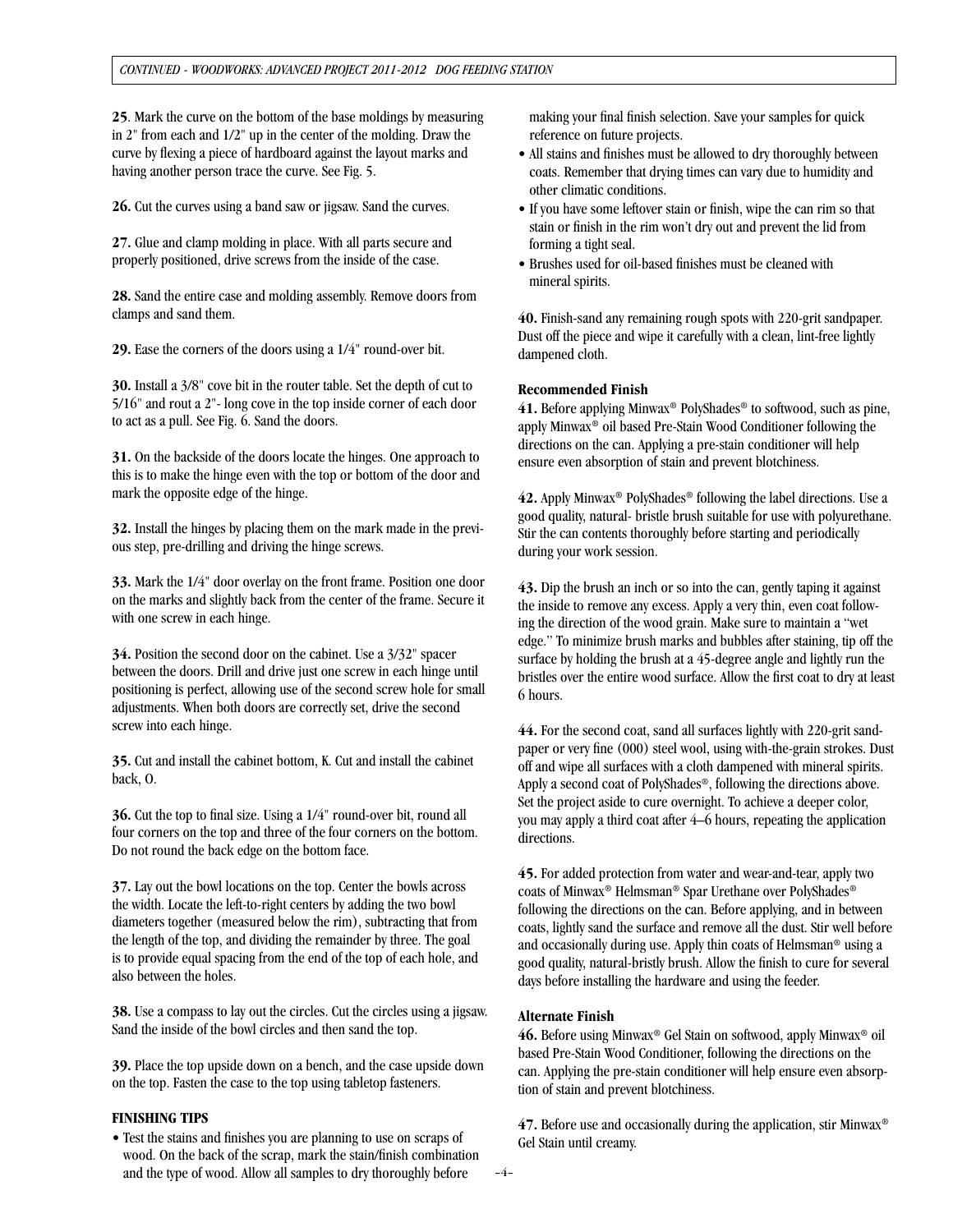**48.** Evenly apply a liberal amount of the Minwax® Gel Stain with a brush or rag. Wait 3 minutes and, using a clean rag, wipe with the wood grain to remove the excess. Allow Gel Stain to dry for 8–10 hours. To darken the color, apply additional coats of Minwax® Gel Stain.

**49.** For maximum protection, allow Gel Stain to cure for 24 hours. Then apply two coats of Minwax® Helmsman® Spar Urethane following the directions on the can. Before applying, and in between coats, lightly sand the surface and remove all dust. Stir Helmsman® well before and during use. Using a good quality, natural-bristle brush, apply thin coats. Allow the finish to cure for several days before installing the hardware and using the feeder.

#### **PRODUCT SAFETY**

For your safety and the safety of those you work with, always read the safety warnings, which manufacturers print on their labels, and follow them to the letter.

**WARNING!** Removal of old paint by sanding, scraping or other means may generate dust or fumes that contain lead. Exposure to lead dust or fumes may cause brain damage or other adverse health effects, especially in children or pregnant women. Controlling exposure to lead or other hazardous substances requires the use of proper protective equipment, such as properly fitted respirator (NIOSH approved) and proper containment and cleanup. For more information, call the National Lead Information Center at 1-800-424-LEAD (in U.S.) or contact your local health authority.

**DANGER:** Rags, steel wool, other waste soaked with oil-based stains and clear finishes, and sanding residue may spontaneously catch fire if improperly discarded. Immediately place rags, steel wool, other waste soaked with this product, and sanding residue in a sealed, water-filled metal container. Dispose of in accordance with local fire regulations.

#### **When using oil-based wood finishing products: CAUTIONS: CONTAINS ALIPHATIC HYDROCARBONS.**

Contents are **COMBUSTIBLE.** Keep away from heat and open flame. **VAPOR HARMFUL.** Use only with adequate ventilation. To avoid overexposure, open windows and doors or use other means to ensure fresh air entry during application and drying. If you experience eye watering, headaches, or dizziness, increase fresh air, or wear respiratory protection (NIOSH approved), or leave the area. Avoid contact with eyes and skin. Wash hands after using. Keep container closed when not in use. Do not transfer contents to other containers for storage.

**FIRST AID:** In case of eye contact, flush thoroughly with large amounts of water for 15 minutes and get medical attention. For skin contact, wash thoroughly with soap and water. In case of respiratory difficulty, provide fresh air and call physician. If swallowed, call Poison Control Center, hospital emergency room, or physician immediately.

#### **DELAYED EFFECTS FROM LONG-TERM OVEREXPOSURE.**

Contains solvents, which can cause permanent brain and nervous system damage. Intentional misuse by deliberately concentrating and inhaling contents may be harmful or fatal.

**WARNING:** This product contains a chemical known to the State of California to cause cancer and birth defects or other reproductive harm.

**DO NOT TAKE INTERNALLY. KEEP OUT OF REACH OF CHILDREN.** CONFORMS TO ASTM D-4326. Contact a physician for more health information.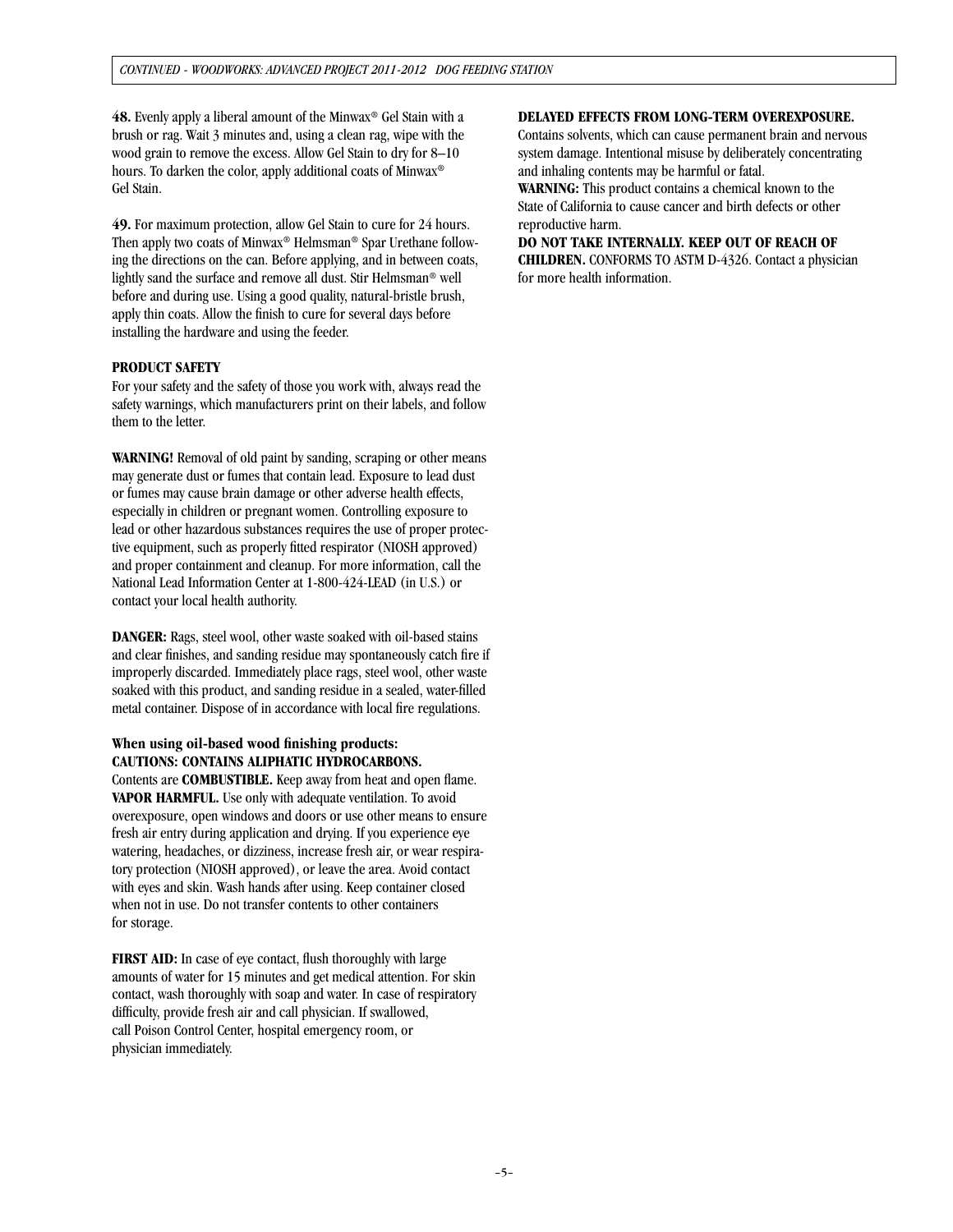### *CONTINUED - WOODWORKS: advanced project 2011-2012 dog feeding station*

## *FIG 1.*

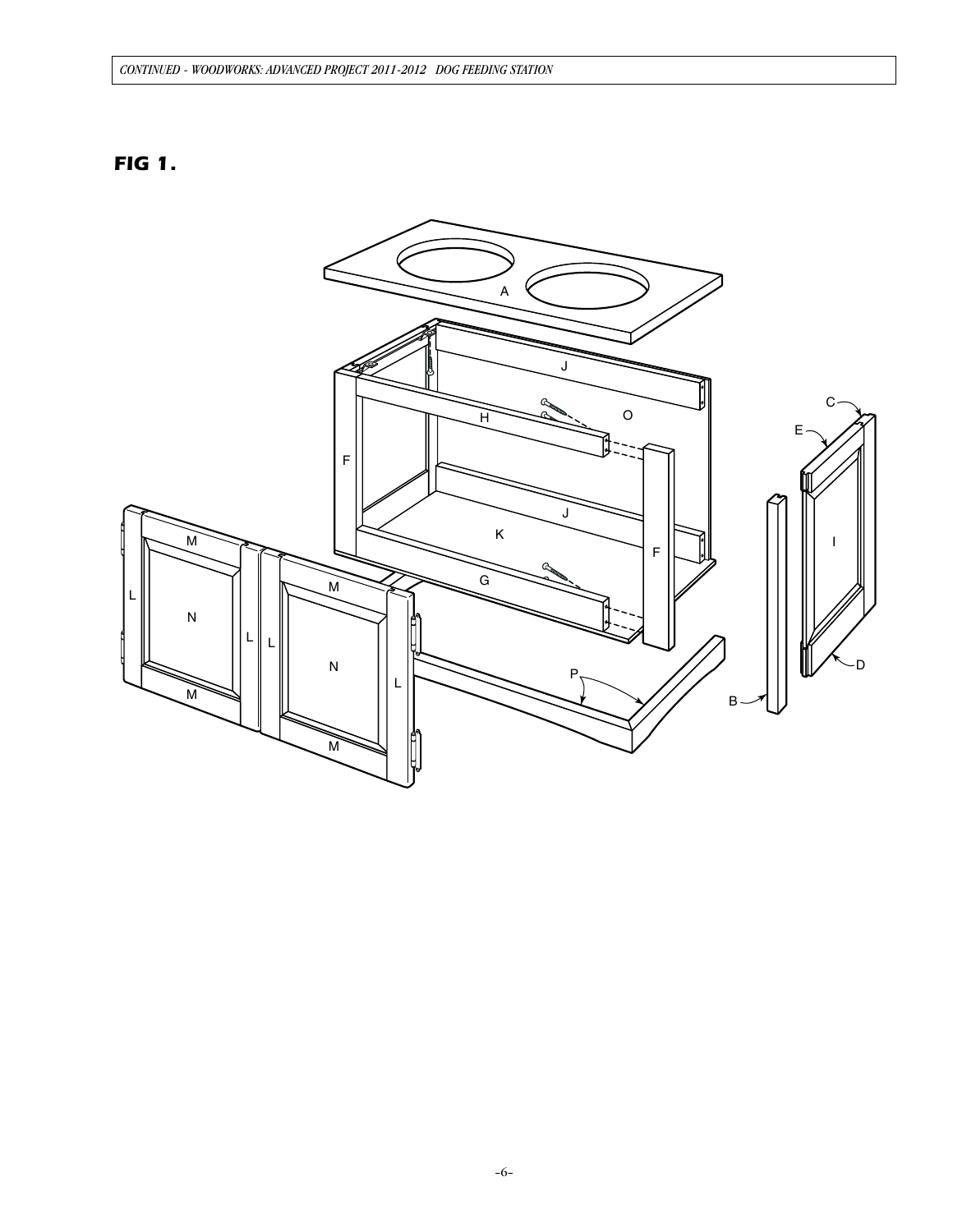## **FIG 2.**





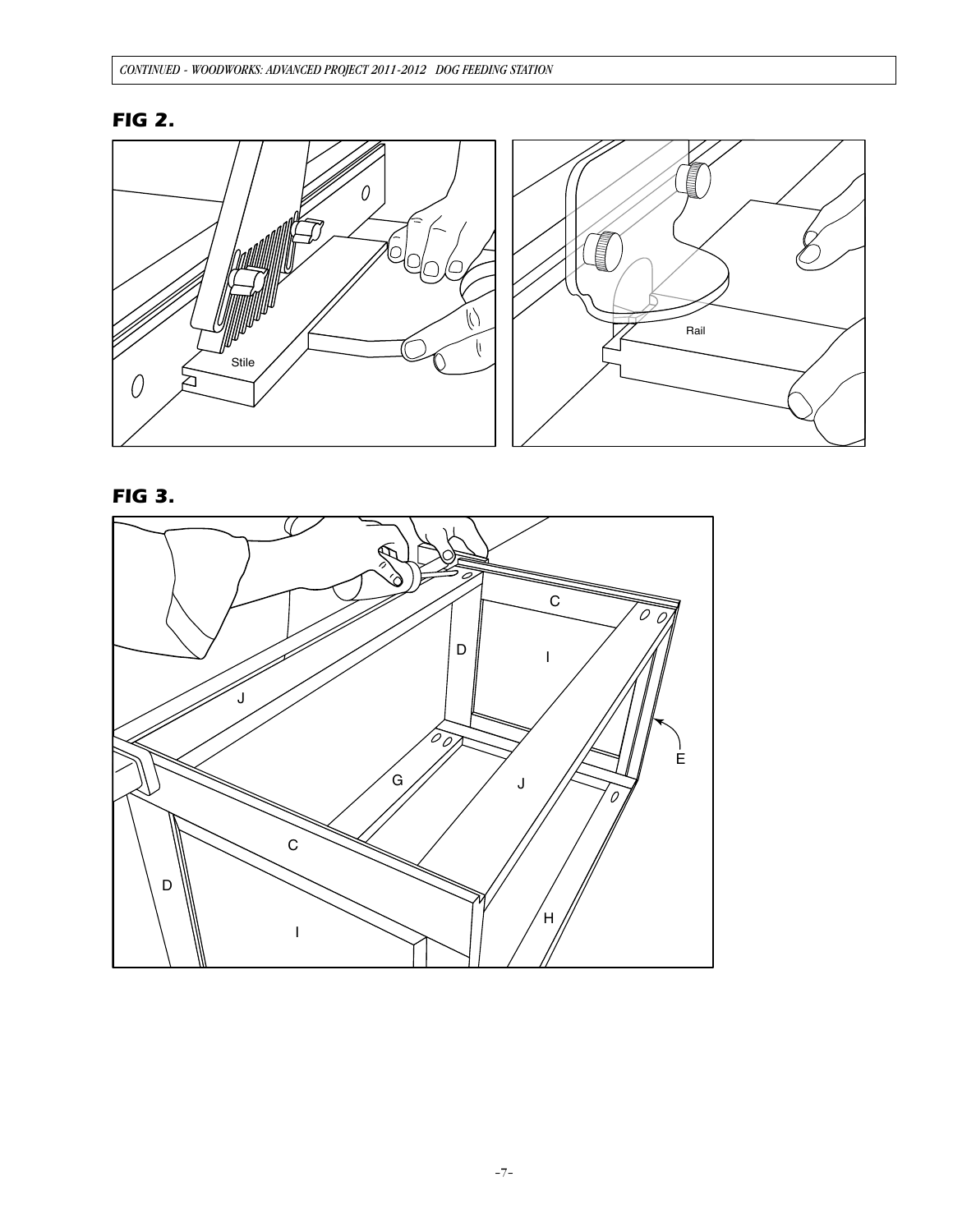## **FIG 4.**



# **FIG 5.**